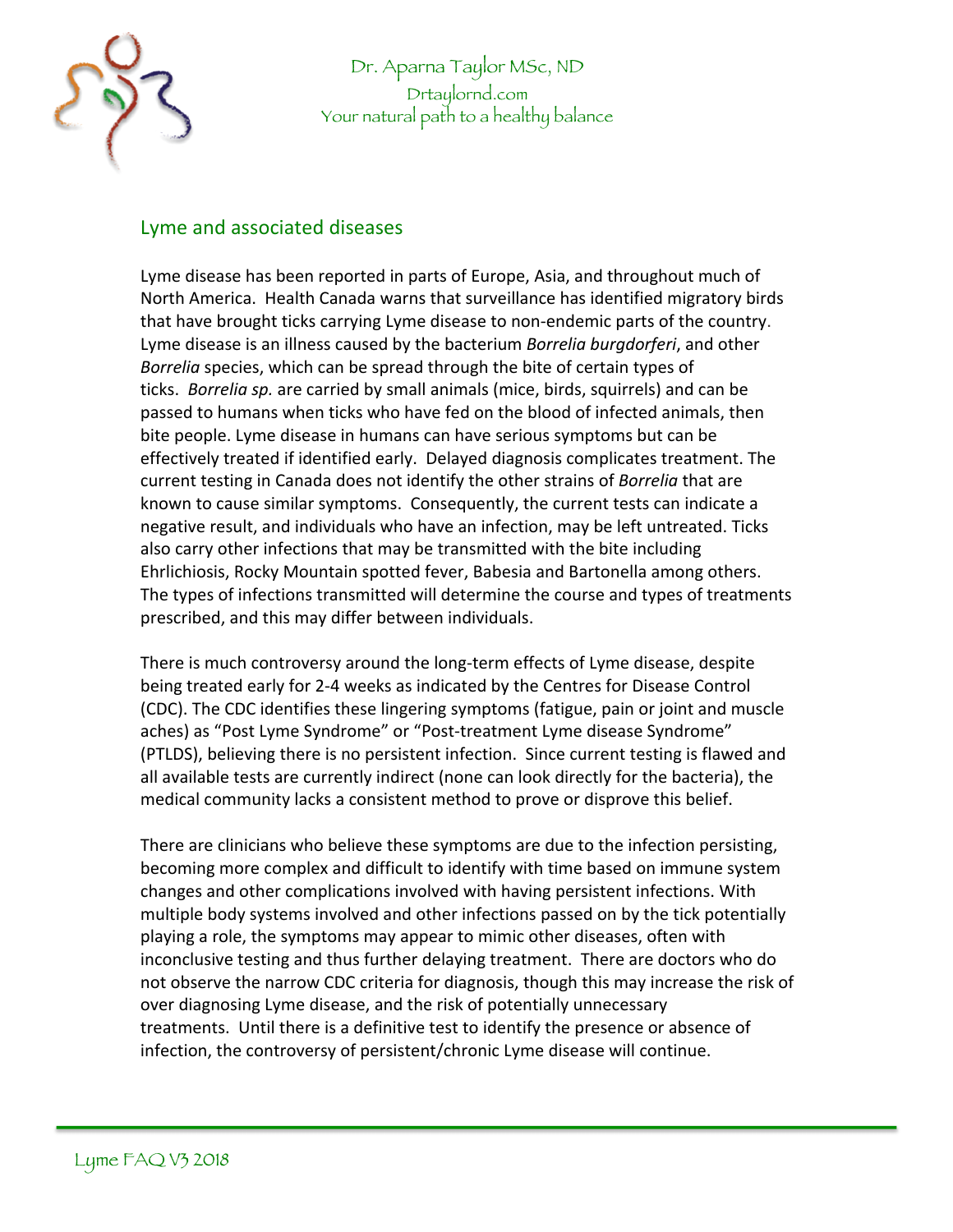

## If I don't remember a tick bite or bull's eye rash, how do I know if it is Lyme disease?

Many people do not recall a tick bite or a "bull's eye" rash, though report feeling flu like symptoms and other coming and going symptoms that may or may not fit any one diagnosis.

There are differing views and guidelines for diagnosis and treatment: http://www.ilads.org http://www.idsociety.org/ http://www.hc-sc.gc.ca/hl-vs/iyh-vsv/diseases-maladies/lyme-eng.php http://www.cdc.gov/lyme/

For more information about Lyme Disease in Canada: http://www.canlyme.com

Lyme and associated diseases have signs and symptoms that are variable, involving many different body systems. Similar to the "great imitator" Syphilis, Lyme is known as the "new imitator" thus it is important to rule out conditions that have overlapping symptoms such as multiple sclerosis, fibromyalgia, ALS, lupus, arthritis, and dementia, in addition to many others. Though a rash ("bull's eye" or Erythema Migrans) is noted as an identifier of early Lyme disease, many people do not recall a rash, develop several rashes or not develop a rash at all. Diagnosis may be challenging due to so many vague symptoms. It is quite possible that many individuals who have a Lyme diagnosis, may have other complicating infections as well.

The International Lyme and Associated Diseases Educational Foundation (ILADEF) has created resources for physicians and the public, including common symptoms and frequently asked questions:

## https://iladef.org/education/lyme-disease-faq/

Since there is considerable overlap with symptoms that are due to Lyme or associated infections and other causes of these symptoms, doctors may be confused by patient symptoms. In cases where the suspicion of tick borne illness is less clear, Dr. Taylor believes it is valuable to consider the MSIDS questionnaire developed by Dr. Horowitz prior to initiating the testing. The tests Dr. Taylor uses are current, evidence